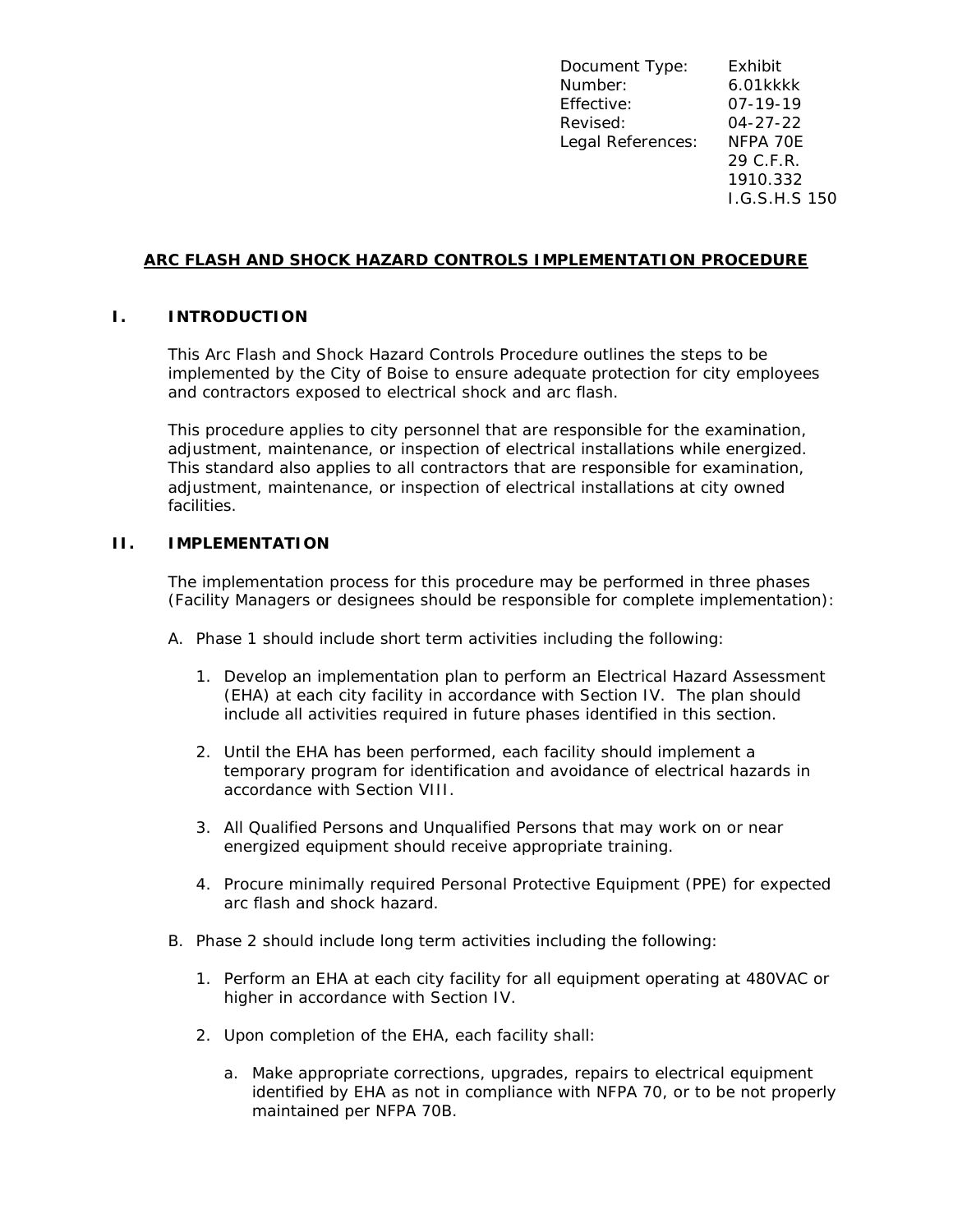- b. Label all switchboards, panelboards, industrial control panels, motor control centers, and other similar electrical equipment that is likely to require examination, adjustment, servicing, or maintenance while energized.
- c. Update employee training based on new information from completed assessment.
- d. Develop an implementation plan to mitigate electrical hazards identified as exposing electrical workers to an unacceptable risk.
- e. Procure additional electrical PPE as necessary based on information from assessment.
- C. Phase 3 should include long term activities including the following:
	- 1. Perform an EHA at each city facility for all equipment above 50V AC and below 480V AC in accordance with Section IV. Phase 2 and Phase 3 may be performed concurrently depending on facility size and resources.
	- 2. Upon completion of the EHA, each facility shall:
		- a. Make appropriate corrections, upgrades, repairs to electrical equipment identified by EHA as not in compliance with NFPA 70, or to be not properly maintained per NFPA 70B.
		- b. Label all switchboards, panelboards, industrial control panels, motor control centers, and other similar electrical equipment that is likely to require examination, adjustment, servicing, or maintenance while energized.
		- c. Update employee training based on new information from completed assessment.
		- d. Develop an implementation plan to mitigate electrical hazards identified as exposing electrical workers to an unacceptable risk.
		- e. Procure additional electrical PPE as necessary based on information from assessment.

#### **III. ELECTRICAL HAZARD ASSESSMENT PREPARATION**

Necessary data for each facility EHA should be collected by a qualified person and results of the data collection should be included as a deliverable in accordance with Section XIV. Data required to complete the EHA includes:

- One-line diagrams
- Utility fault current data
- Equipment type (switchgear, switchboard, panelboard, MCC, etc.), manufacturer, model, voltage, amp rating, withstand rating
- Cable type, size, and length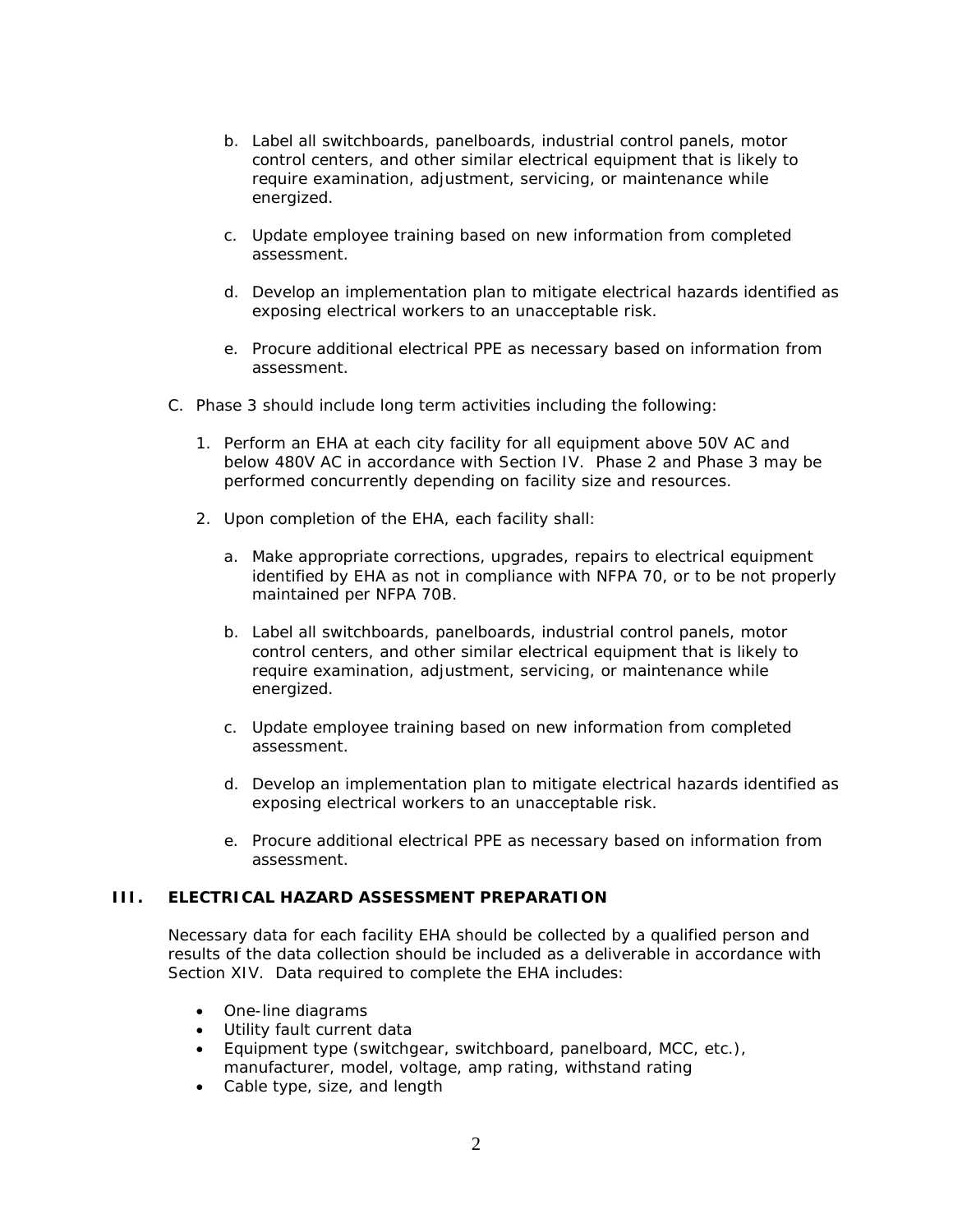- Protective device, type, manufacturer, model, trip settings and interrupt rating
- Transformer type and impedance
- Motor nameplate data (>50HP only)
- Industrial control panel data including nameplate Short Circuit Current Rating (SCCR)

# **IV. ELECTRICAL HAZARD ASSESSMENT**

All city facilities should perform an EHA for their power system (see section XXI for Cost Considerations). The EHA is intended to identify the severity of electrical hazards, and to implement controls to limit the severity.

- A. The EHA should include the following studies/analysis:
	- 1. Short-Circuit Study: Calculate (through computer modeling and simulation) the 3-phase and 1-phase bolted fault current available at each bus in the electrical power system for all available sources. Utility fault current data and equipment data for all impedance devices are required for the analysis. If Utility data is not available, infinite primary may be used in conjunction with Utility transformer size and impedance.
	- 2. Equipment Evaluation: Compare the calculated available bolted fault current to the current withstand rating for all equipment buses, and to the Available Interrupting Current (AIC) of protective devices. Equipment or devices that have a rating that is insufficient, it should be corrected before an arc flash label is applied to that equipment. If manufacturer approved series combination ratings are used to meet short-circuit capability requirements, the series rating should be documented on the equipment per NEC 2014 110.22(C). A completed Short-Circuit Study is a prerequisite to the Arc Flash Study.
	- 3. Arc Flash Hazard Analysis (AFHA): Calculate (through computer modeling and simulation) the worst-case incident energy and arc flash boundary for all electrical equipment such as switchboards, panelboards, industrial control panels, meter socket enclosures, disconnect switches, bus duct and motor control centers that are likely to require to examination, adjustment, servicing, or maintenance while energized. Calculations should be performed using IEEE 1584-2002 calculation methods. Analysis results should indicate NFPA 70E 2021 recommended PPE based on incident energy level for use in equipment labeling.
	- 4. Shock Hazard Analysis: Identification of equipment voltage for all equipment included in the AFHA, and the associated approach boundaries as defined in NFPA 70E 2021 Table 130.4(E)(a) for AC, and Table 130.4(D)(b) for DC.
	- 5. Protective Device Coordination & Arc Flash Mitigation: A review of all protective device settings and clearing times to ensure that the device nearest to the fault clears first. In conjunction with the protective device coordination study, arc flash mitigation should be considered. All equipment with an "as found" incident energy in excess of 8 cal/cm $\wedge$ 2 should be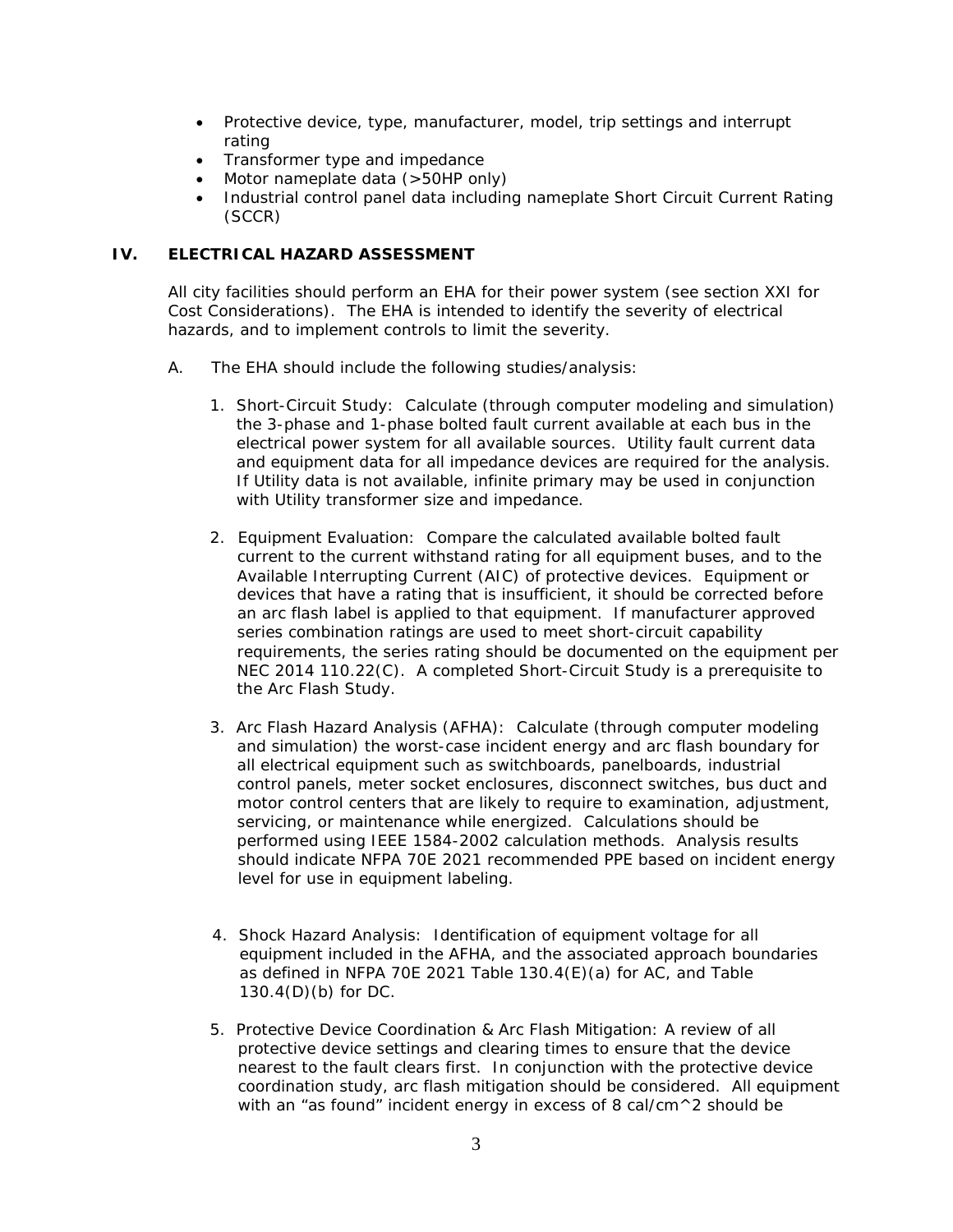analyzed to determine if a circuit breaker settings adjustment or fuse class replacement would result in reduced incident energy. For new installations, engineering controls for coordination and arc flash mitigation should be considered, such as:

- a. Current limiting fuses.
- b. Arc resistant equipment.
- c. Zone Selective Interlocking (ZSI).
- d. Remote operation of devices.
- e. Other new technologies designed to improve coordination and/or mitigate arc flash incident energy exposure.
- B. The EHA should be updated when a major modification or renovation takes place. It should be review periodically, at intervals not to exceed 5 years to account for changes in the electrical system that could affect the results of the studies.

#### **V. ELECTRICAL HAZARD ASSESSMENT DOCUMENTATION**

Upon completion of the EHA for each facility, a documented report should be provided with the details of the analysis data, procedures, and results. At minimum the content of the document report should include:

- A. Executive summary including the means and methods used to complete the analysis. The executive summary should identify:
	- 1. Software used in analysis.
	- 2. All assumptions made.
	- 3. All deviations from IEEE 1584-2002 calculation method.
	- 4. All deviations from procedures in NFPA 70E 2021.
	- 5. Any NEC violations found or other corrective actions required.
	- 6. Summary of each analysis performed.
- B. Output reports from each of the analysis performed.
- C. Time Current Curves (TCCs) from coordination and mitigation study.
- D. Single-line diagram that all equipment included in the analysis.
- E. Input data report.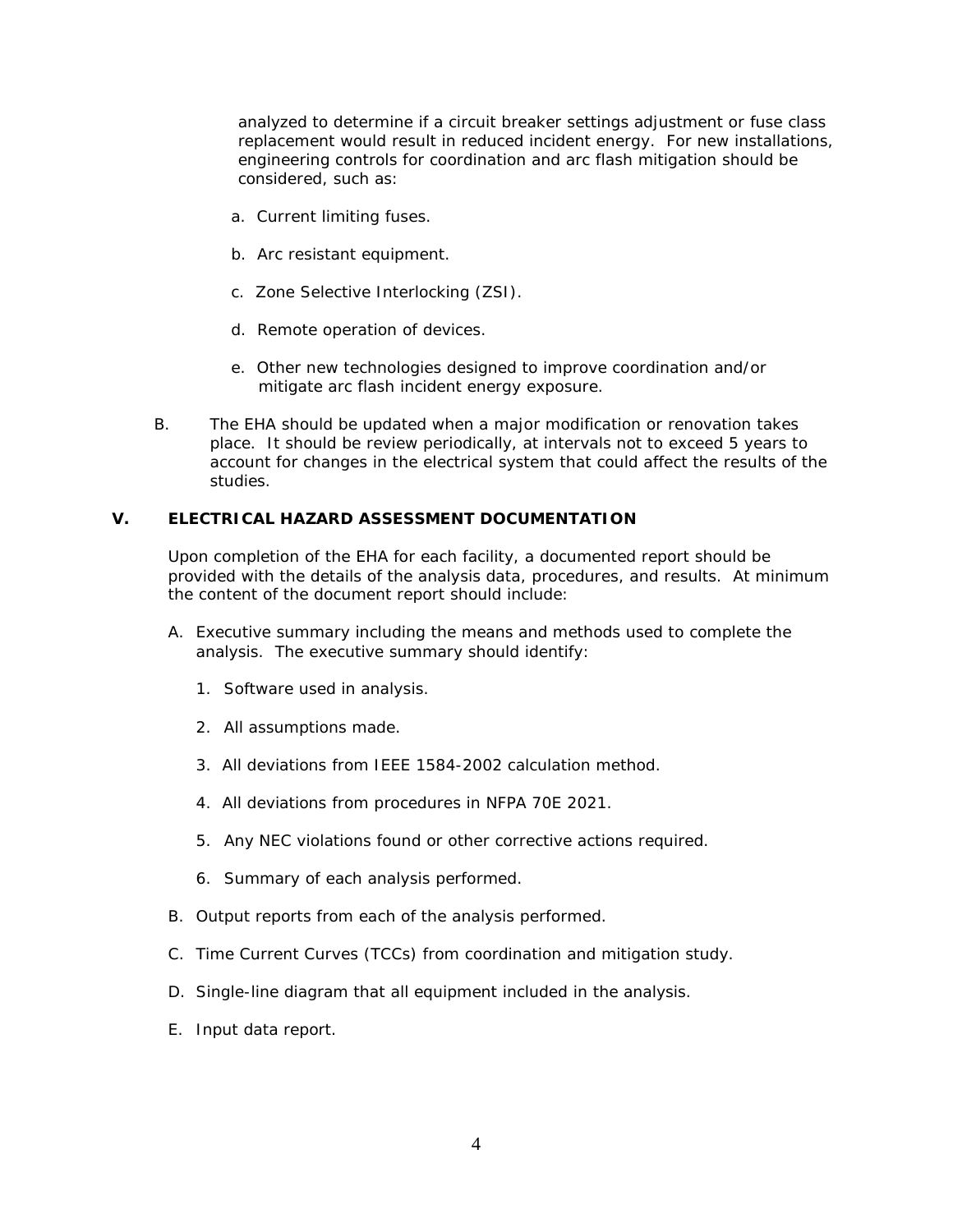#### **VI. RISK ASSESSMENT**

Risk assessment is a comprehensive review of hazards for specific tasks, and the means and methods required to minimize the risk. Risk assessment includes the following analysis:

- A. Identification of the arc flash and shock hazards. This is done through the EHA.
- B. Identifying specific tasks to be performed.
- C. Documentation of the hazards associated with each task.
	- 1. If documentation of the hazard associated with a specific task is not available, NFPA 70E 2021 Table 130.5(C) should be used to determine if arc flash is a hazard. Note that the "Equipment Condition" must be accounted for in the determination and if the requirements are not met than arc flash is always considered a hazard regardless of task for that equipment.
	- 2. Exposure to live parts is always considered a shock hazard regardless of task.
- D. Estimation of the risk associated with each hazard and task combination.
- E. Determination of protective measures needed to reduce risk.
	- 1. For arc flash hazards, the typical means to reduce the risk would include selecting and wearing the appropriate arc flash PPE based on equipment labeling.
	- 2. For shock hazards, the typical means to reduce the risk would include voltage rated insulating PPE for all body parts that will cross the Restricted Approach Boundary with respect to live electrical parts.
	- 3. Other protective measure that may be employed:
		- a. Remote switching/racking of devices
		- b. Insulated tools
		- c. Rubber insulated mats
		- d. Other new technologies that reduce arc flash and shock hazard risk

#### **VII. EQUIPMENT LABELING**

Upon completion of the EHA, electrical enclosures such as switchboards, panelboards, industrial control panels, meter socket enclosures, disconnect switches, bus duct and motor control centers that are likely to require to examination, adjustment, servicing, or maintenance while energized should be permanently labeled to warn qualified persons of potential arc flash and shock hazard. Equipment labeling should meet the following requirements:

- A. Labeling should meet ANSI Z535.4-2011 Standard.
- B. Labels should be permanently affixed to equipment.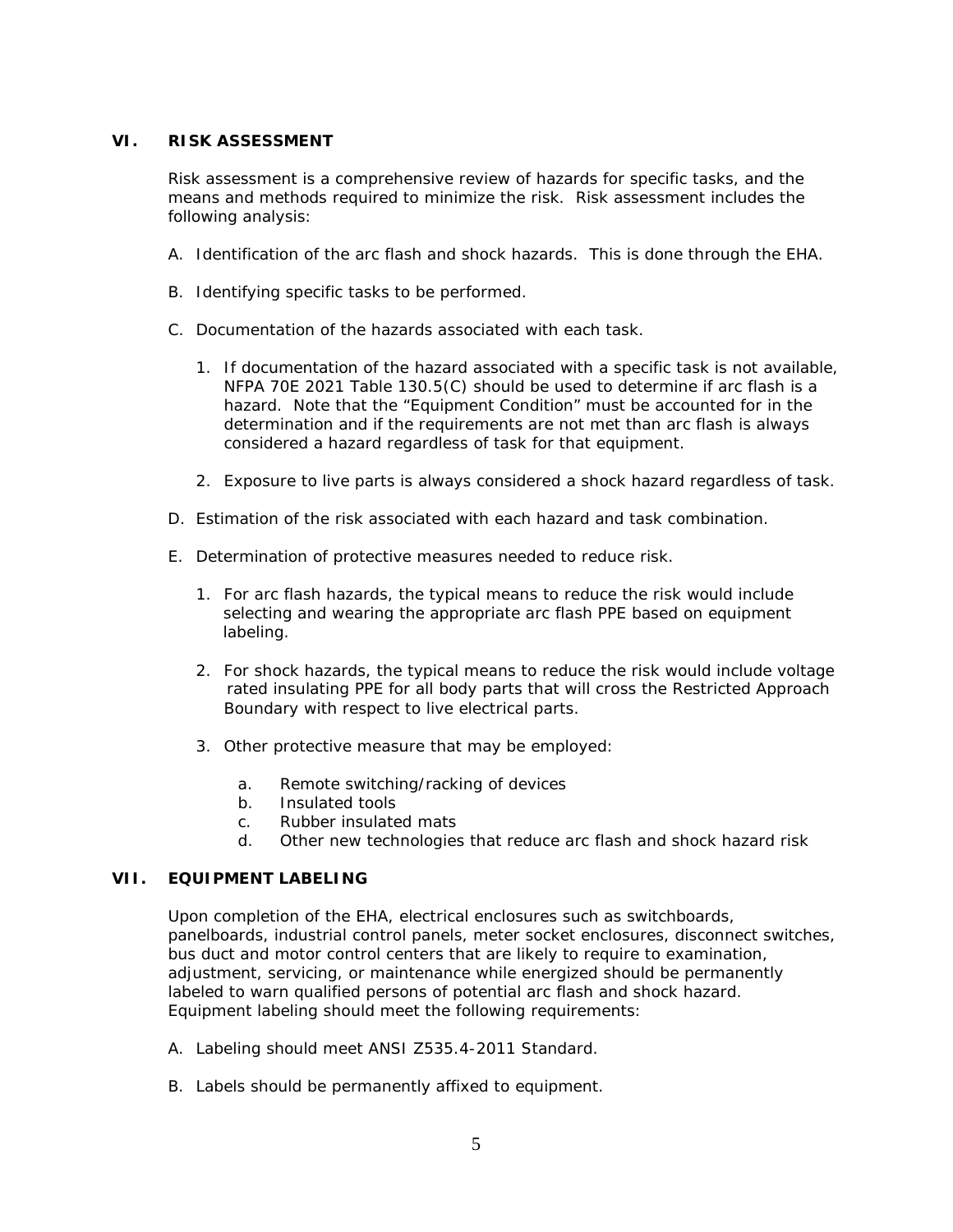- C. Labels for all equipment included as part of the AFHA should include the following:
	- 1. Nominal system voltage.
	- 2. Arc flash boundary.
	- 3. Available incident energy at the working distance.
	- 4. Recommended arc flash PPE based on NFPA 70E 2021 Table H.3.
	- 5. Shock protection approach boundaries.
	- 6. Date that analysis was performed.
- D. All equipment from the AFHA with a calorie rating above 40 cal/cm $\wedge$ 2 should have a "Danger" in red label, while all labels 40 cal/cm^2 and below should have "Warning" in orange. The following are examples of labels for equipment included in the AFHA:





E. For all equipment not included in the AFHA, equipment should be labeled with generic warning or danger labels to comply with NEC 2014 110.16. The requirements of Section VII should be followed when determining the PPE to be used for equipment with generic labeling. The following are examples generic labeling:





# **VIII. TEMPORARY PROGRAM**

Each facility should implement a plan to provide arc flash and shock hazard protection to workers before the EHA is completed and program implemented. The temporary program should include the following: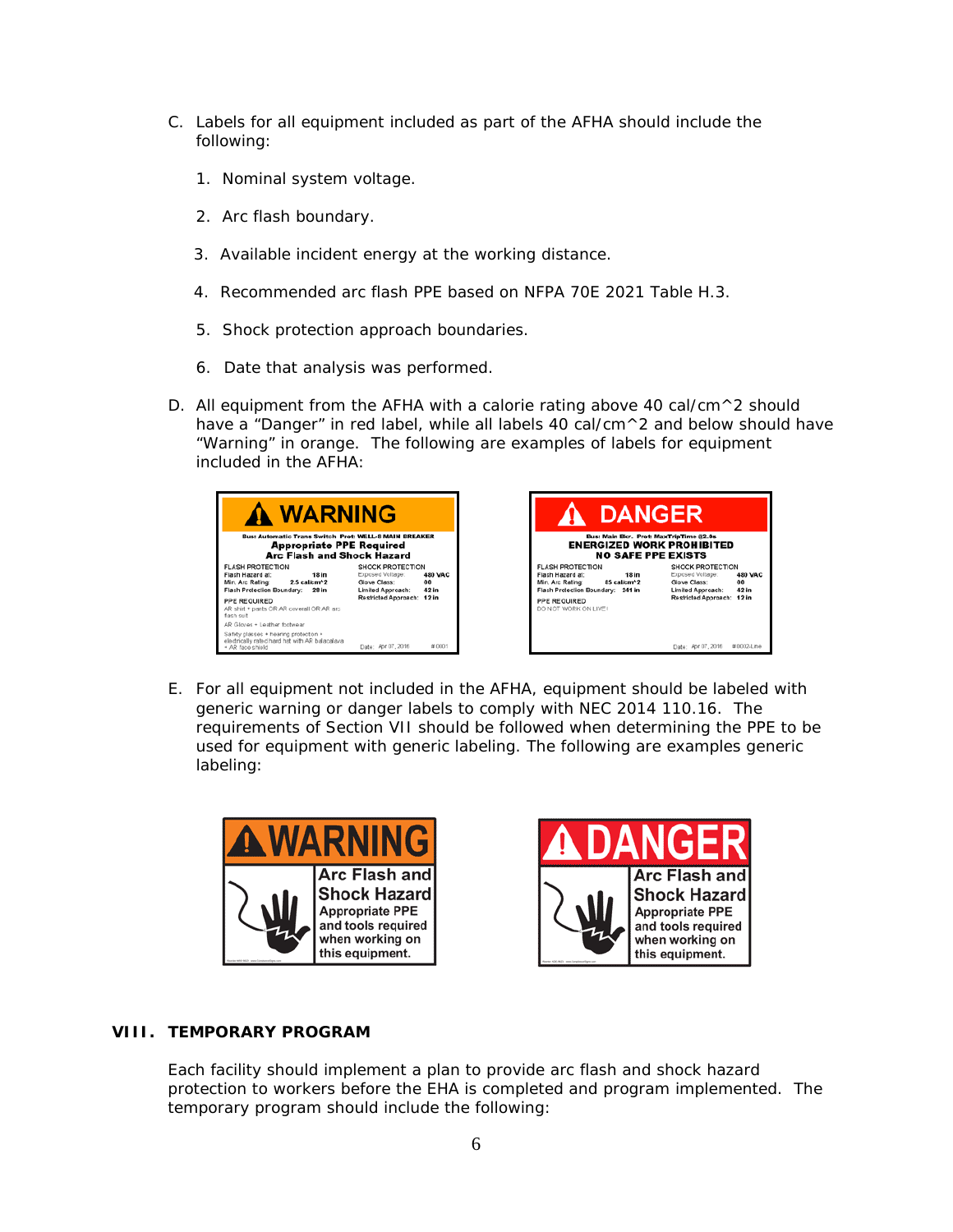- A. Arc flash hazard identification:
	- 1. All electrical equipment such as switchboards, panelboards, industrial control panels, meter socket enclosures, disconnect switches, bus duct and motor control centers that are likely to require to examination, adjustment, servicing, or maintenance while energized, should be analyzed by a qualified person to identify a potential arc flash hazard.
	- 2. The analysis should include the following:
		- a. The qualified person should identify the equipment involved and the a actual task to be performed, then utilize NFPA 70E 2021 Table 130.5(C) to determine if arc flash PPE is required. Note that the "Equipment Condition" must be accounted for in the table. If the "Equipment Condition" requirements are not satisfied PPE is always required and should be selected using the method below.
		- b. If arc flash PPE is required, then an Arc Flash PPE Category and Arc-Flash Boundary should be selected from NFPA 70E 2021 Table 130.7 (C)(15)(a) and (b).
		- c. The qualified person should then use NFPA 70E Table  $130.7(C)(15)(c)$  to identify the proper arc flash PPE to be worn while inside the arc-flash boundary.
		- d. Information obtained from the NFPA 70E tables should be documented as part of the Energize Electrical Work Permit process.
- B. Shock hazard identification:
	- 1. All electrical equipment to which a worker will be exposed to live electrical parts 50V AC or 100V DC and above should be analyzed by a qualified person to identify the potential electrical shock hazard.
	- 2. The analysis should include the following:
		- a. The qualified person should identify if the live electrical parts are insulated or guarded from contact.
		- b. If it is determined that the live electrical parts are not insulated or guarded from contact, the requirements for the approach boundaries in NFPA 70E 2021 Table 130.4(E)(a) for AC, and Table 130.4(E)(b) for DC should be used.
		- c. Voltage rated, insulating PPE must be worn on any body part that crosses the Restricted Approach Boundary as identified above.
		- d. Note that the Approach Boundaries are for shock protection only and do not correlate with arc-flash protection or boundaries. In situations where both arc flash and shock hazards are present, boundaries associate with each must be considered.